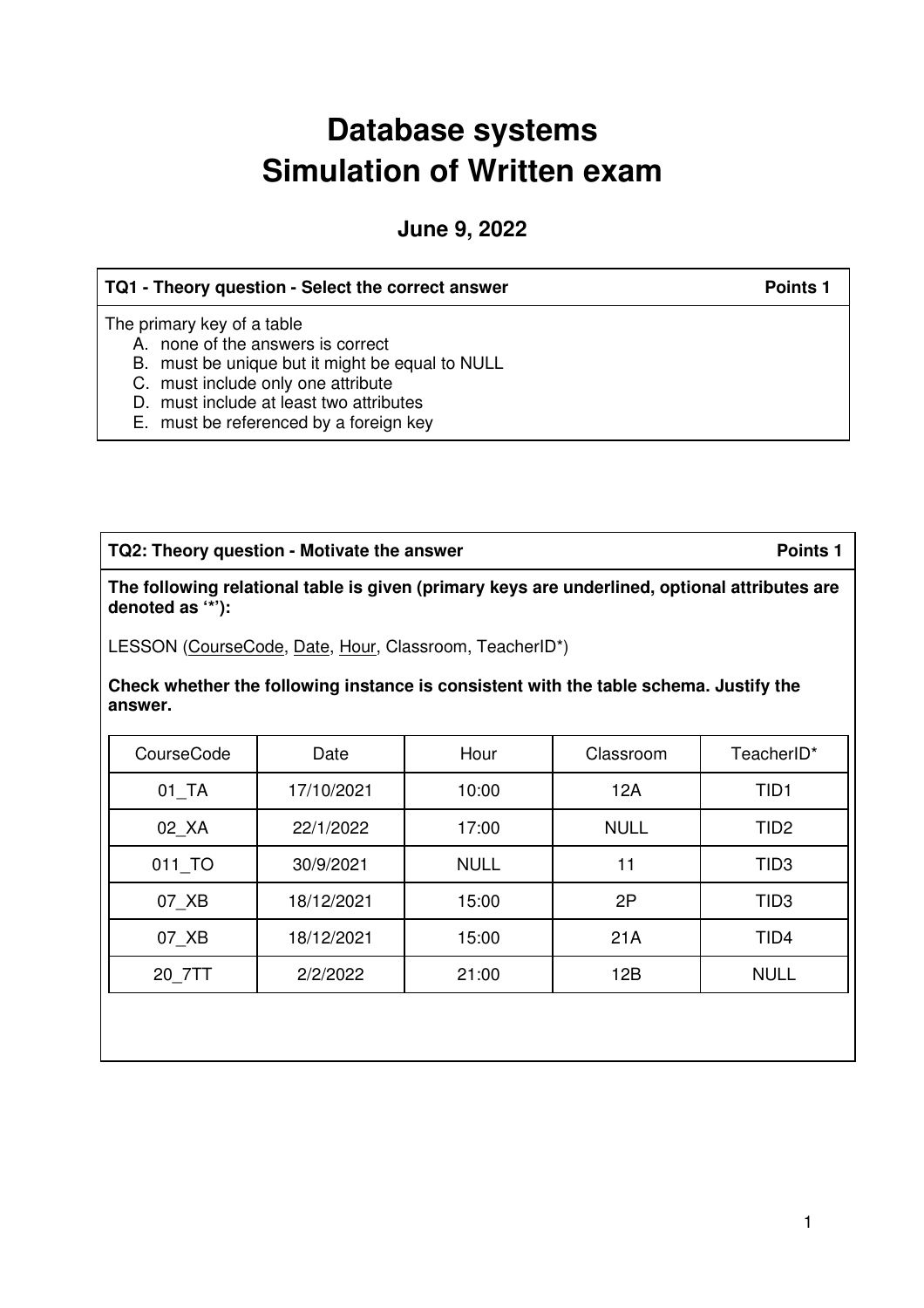#### **TQ3: Theory question - Select the correct answer Points 1** Points 1

The SQL instruction

CREATE TABLE T1 (A1 CHAR(5) NOT NULL, A2 INTEGER NOT NULL, A3 CHAR(5), PRIMARY KEY (A1), FOREIGN KEY (A2) REFERENCES T2, ON DELETE SET DEFAULT);

- A. It creates the table T1 in which any delete operation on T1 violating the referential integrity constraint causes the insertion of default values in the corresponding attributes of T2
- B. It creates the table T1 in which any delete operation on T2 violating the referential integrity constraint causes the insertion of default values in the corresponding T1 attributes
- C. It creates the table T1 in which any delete operation on either T1 or T2 violating the referential integrity constraint causes the insertion of default values in the corresponding attributes of the other table
- D. none of the answers are correct

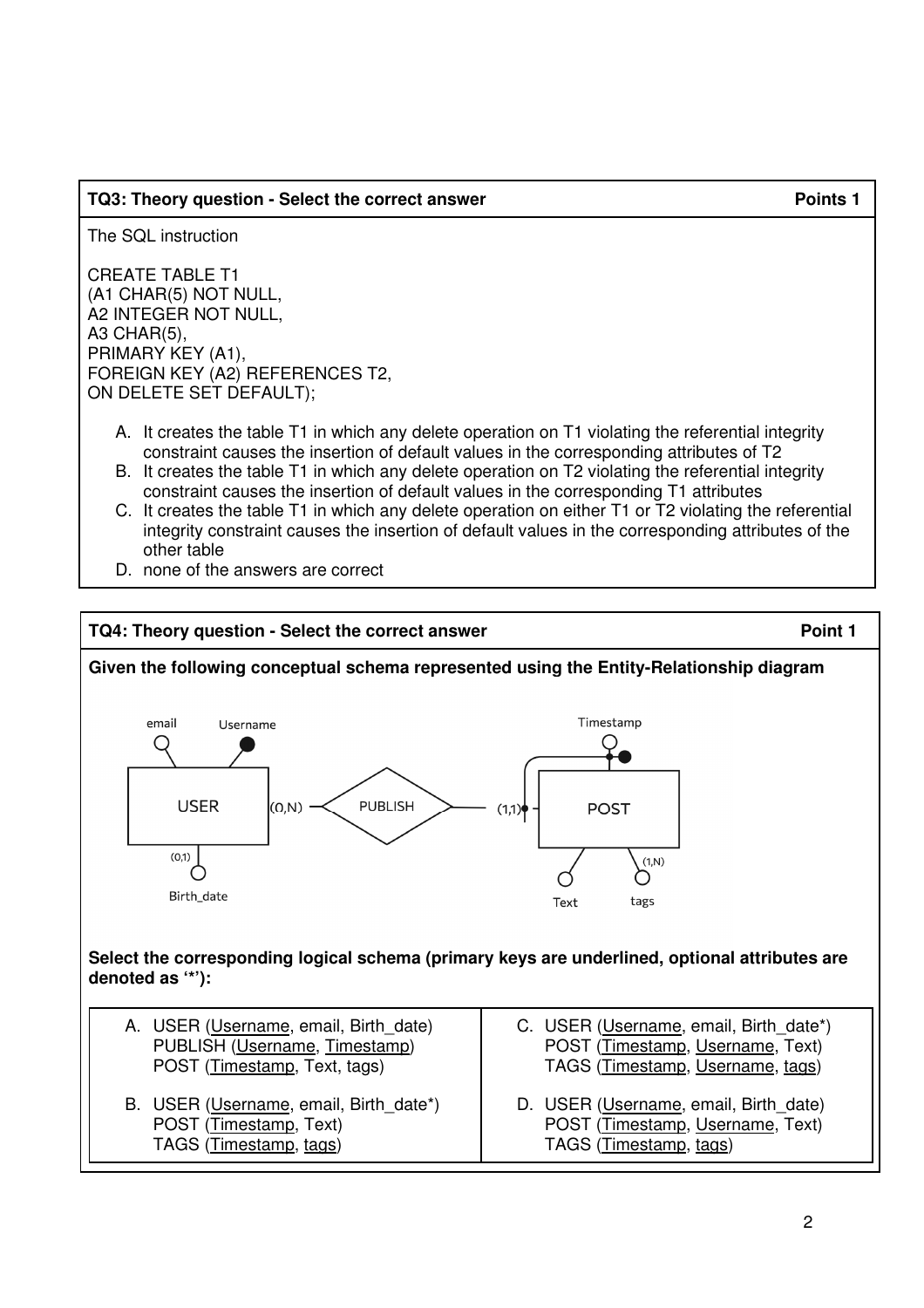3

## SQL1: Writing queries using the SQL language **Points 3 Points 3**

#### **Given the following relational tables (primary keys are underlined, optional attributes are denoted as '\*'):**

PERSON (SSN, Name, Surname, DateOfBirth, Gender) SERIOLOGICAL-TEST (STCode, CommercialName, Brand, Reliability) BUILDING (BCode, City, Province Region, MaxCapacity) UNDERGO-TEST (SSN, STCode, Date, BCode, Outcome)

## **Write the following query in the SQL language:**

Find the name and surname of the male persons (Gender = "Male") who have never undergone serological tests with a positive outcome (Outcome = "Positive") in a building located in the city of Turin.

## **SQL2:** Writing queries using the SQL language **Points 3**

**Given the following relational tables (primary keys are underlined, optional attributes are denoted as '\*'):** 

FOOTBALL-PLAYER (FPCode, Name, Surname, Address, CityOfBirth)

TEAM (TCode, Name, Category, ConstitutionDate)

AWARD (ACode, FPCode, DeliveryDate, DeliveryPlace, Type)

PLAYER-TEAM (FPCode, TCode, StartingDate, EndingDate, NumPlayedMatches, NumGoals)

## **Write the following query in SQL language:**

Find name, surname of the football players who played in at least one team of category "Serie A" and who received at least two awards of type "Top scorer".

## **SQL3:** Writing queries using the SQL language **Points 4 Points 4**

**Given the following relational tables (primary keys are underlined, optional attributes are denoted as '\*'):** 

LOCATION (LCode, Name, City, Region, MaxCapacity) EVENT (ECode, Title, Type) EDITION (ECode, Date, LCode, NumberOfParticipants)

**Write the following query in SQL language:** 

For each event of type "Theater Festival" for which more than two editions were (overall) held in 2021, show event title, number of editions and number of different locations.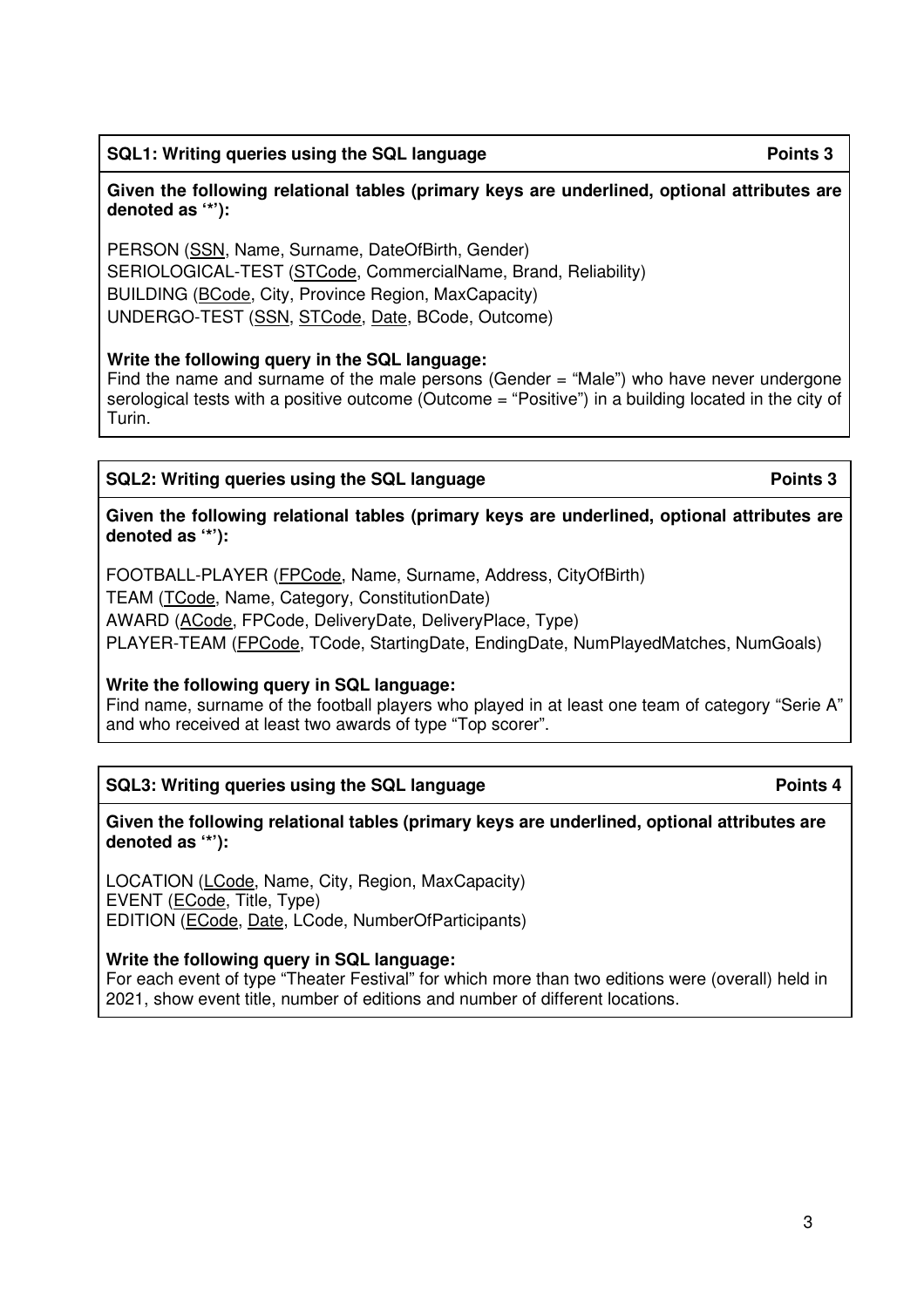#### **CD1:** Conceptual design of a relational database **Points 4** Points 4

The National Institute of Astrophysics is required to design a database collecting information relating to the experimental sessions executed at the Italian astronomical observatories. Describe the Entity-Relationship diagram addressing the following specifications:

- Astronomical observatories are identified by a unique code. They are characterized by their location (i.e., the city and the country where they are located), a list of telephone numbers, and the list of telescopes they include.
- Each telescope is identified by a number, unique within the observatory to which it belongs, and it is characterized by the year of construction.
- The researchers, whose name, surname, and social security number are known, are affiliated with one or more observatories. The last period of affiliation (start date, end date) in each observatory is known for each researcher. Please note that the affiliation can still be ongoing, hence the end date could be unknown. An observatory can have many affiliated researchers.
- Researchers are divided into researchers who perform the telescope experiments and those who perform the analysis of the collected data.
- For each of the researchers belonging to the latter category, the list of data analysis techniques known to the researcher are known.
- For each of the researchers belonging to the first category, the database must record the different experimental sessions executed at the telescopes by researchers. For each experimental session, the date, the telescope used, and the researcher who conducts it are known. Consider that (1) a researcher can carry out an experimental session with the same telescope on different days; (2) a researcher can carry out several experimental sessions with different telescopes on the same day; (3) a telescope can be on the same day for more than one experimental session.

### **CD2:** Conceptual design of a relational database **Points 5** Points 5

You are required to create a database for the management of the movie screenings in multiplex cinema. Describe the Entity-Relationship diagram addressing the following specifications:

- The cinema has some halls, identified by a number. For each hall, its name and capacity are known. Movies shown at the cinema are identified by a unique code and they are characterized by their title, duration, and year of release. Movies are also characterized by the list of associated genres.
- Each hall hosts screenings of different movies. Each movie screening is identified by when it takes place (expressed as the date and starting hour) and the hall where it takes place. The movie screening is also characterized by the projected movie.
- For each movie screening, the database must record the list of customers watching it. For each customer, their name, social security number, telephone number and date of birth are known. Some customers have a loyalty card, which grants them some discounts. For such customers, the card number and the expiration date of the card are known.